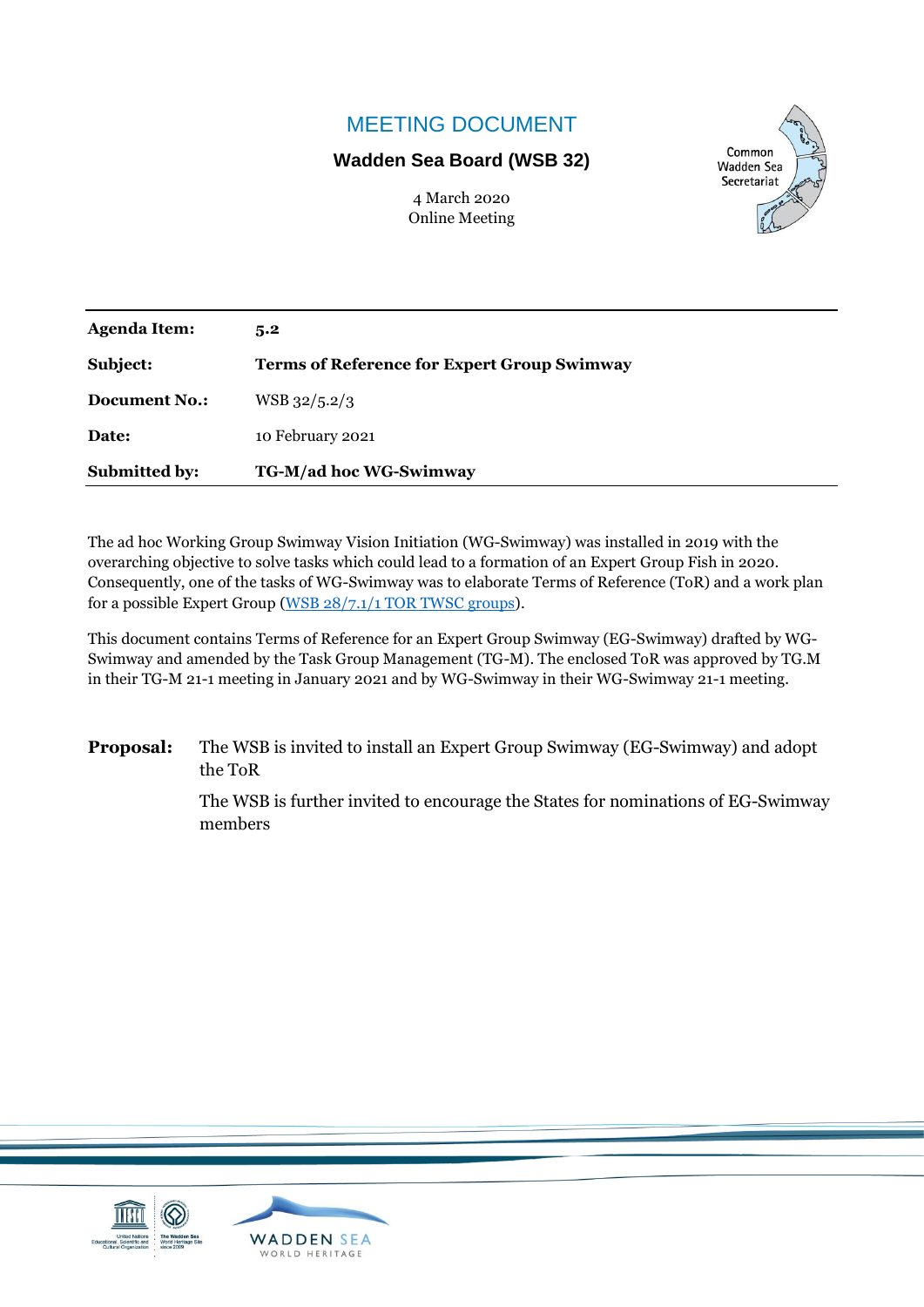# Draft Terms of Reference for a trilateral Expert Group Swimway

(EG-Swimway)

2021 – 2024

# **Background**

At the Ministerial Council Meetings in 2014 and 2018, Denmark, Germany and the Netherlands stated and decided to work on the further implementation of the five Trilateral Fish Targets as laid down in the Wadden Sea Plan 2010. To that effect, the trilateral Swimway Vision 2018-2024 was approved by the ministers at the 13th Governmental Conference on the protection of the Wadden Sea on 18 May 2018 in Leeuwarden, NL, and the Trilateral Wadden Sea Swimway Vision Action Programme as adopted by the Wadden Sea Board (WSB) at WSB28. EG Swimway reports to the Common Wadden Sea Secretariat (CWSS) and to the Task Groups Management (TG-M) and Monitoring and Assessment (TG-MA) if appropriate. The implementation of the Framework Sustainable Fisheries and other issues related to fisheries are excluded from the scope of work for this Expert Group.

In fulfilling its mandate, this group will duly take into account and seek to promote the achievement of the United Nations Sustainable Development Goals (SDG).

# **Objective**

The overarching goal of the group is to contribute to improving the situation for fish in the Wadden Sea. This goal is to be achieved by fostering trilateral collaboration on the implementation of the trilateral fish targets as laid down in the WSP 2010 and to provide an overarching SWIMWAY approach as umbrella for initiatives related to achieving the targets according to the Swimway Vision Action Programme and its four pillars: research and monitoring; policy; measures and stakeholder involvement, communication and education.

## **Tasks**

(1) Develop, initiate, /support, document existing projects and evaluate activities targeted at improving the situation for fish in the Wadden Sea. Activities concern research, monitoring, conservation and restoration measures, capacity building, development of best practices, education and advice;

(2) Exchange on national monitoring programmes and development of a possible future (harmonized) trilateral fish monitoring programme as part of the Trilateral Monitoring and Assessment Programme (TMAP), including the promotion of complementary research programmes;

(3) Overseeing progress towards reaching the trilateral fish targets under the Trilateral Wadden Sea Cooperation (TWSC), in particular by liaising with and/or participating in relevant actions to improve the conservation status of Wadden Sea fish, such as national and international research projects and action plans;

(4) Conduct regular assessments based on the monitoring programme and relevant, scientific programmes in order to provide advice to management relevant for fish life cycles in the Wadden Sea. Contribution to and update of the thematic report on fish of the Quality Status Report (QSR);

(5) Define a concept for a forum to stimulate and support exchange of information on Wadden Sea fish, and for coordination with other, EU – wide or global SWIMWAY and related activities;

(6) Promote communication of its work and actions to other national, trilateral and international groups as part of the communication work of the TWSC via CWSS, including organization of Swimway conferences.